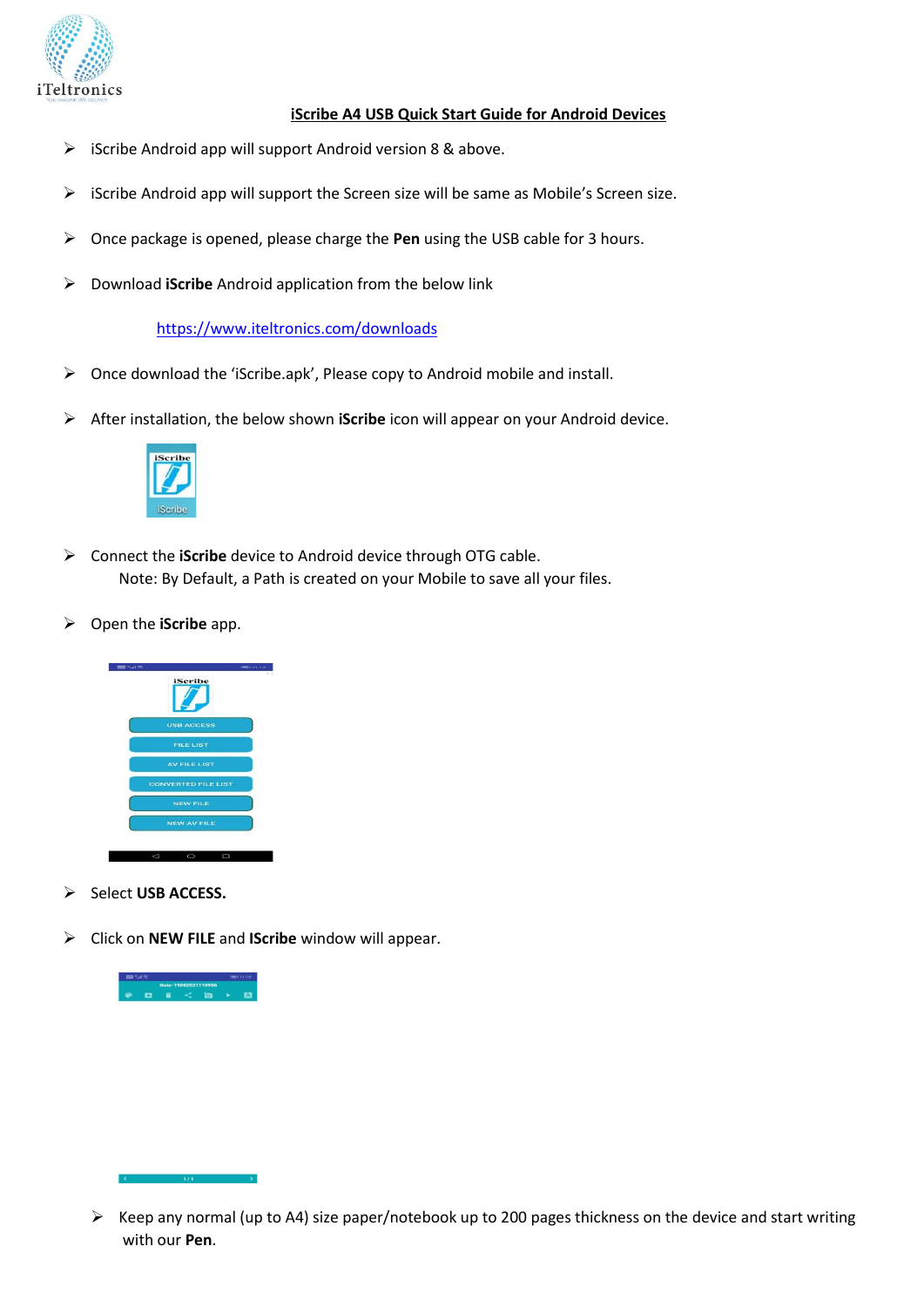

- ➢ Once you start writing, the same thing will be displayed on the Application screen.
- ➢ To Add/Edit on previous/next page, you can click on the '<**'**& '>**'** buttons.



➢ You can change the colour and thickness of **Pen** by clicking on the **Pen** properties icon.



➢ Click on **Delete** button to clear the page.



➢ Double click on **Download** button, it gets stored in storage as PNG format.



➢ Once you finish writing, you can go back as it gets **Autosaved** under **'Date & Time stamp',** you can rename if necessary.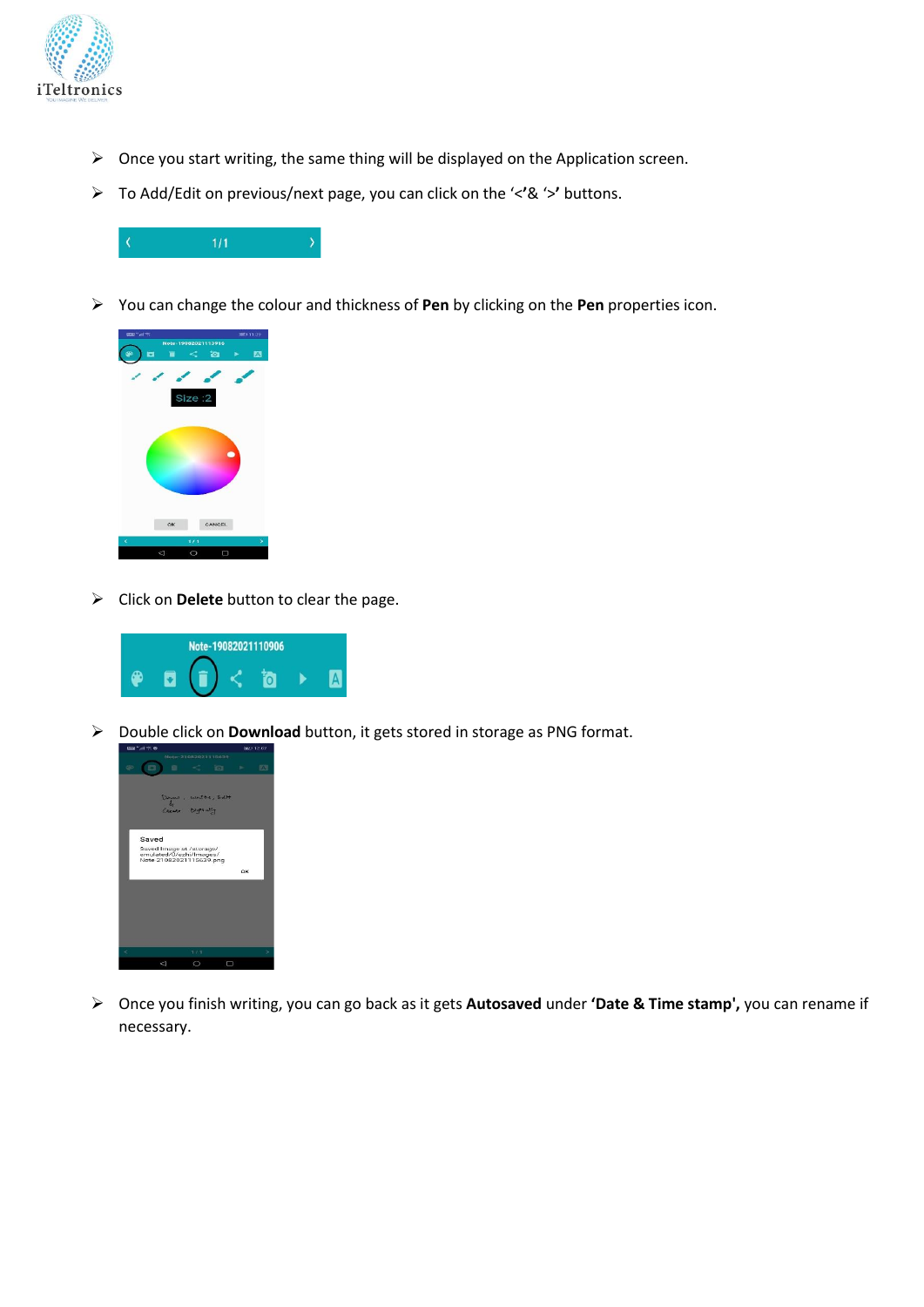

➢ If you want to preview the stored files, click on **'FILE LIST'** option. Once you open **'FILE LIST'**, the files will be displayed with **'Title\_Date & Time stamp'** under Online notes section.



➢ Select the particular file you want to view and can also play back by clicking on **play** icon.



➢ You can also Increase/Decrease the speed of the sessions.



➢ If you want to **Edit**, select the file that you want to edit in **FILE LIST** option and that file or the page will appear on iScribe Canvas. Now start writing which will get added to the previously saved pages. It is preferred that if you have the previous page that you used to write the original file so that you can keep that page while opting for editing to get the positioning of your editing easily.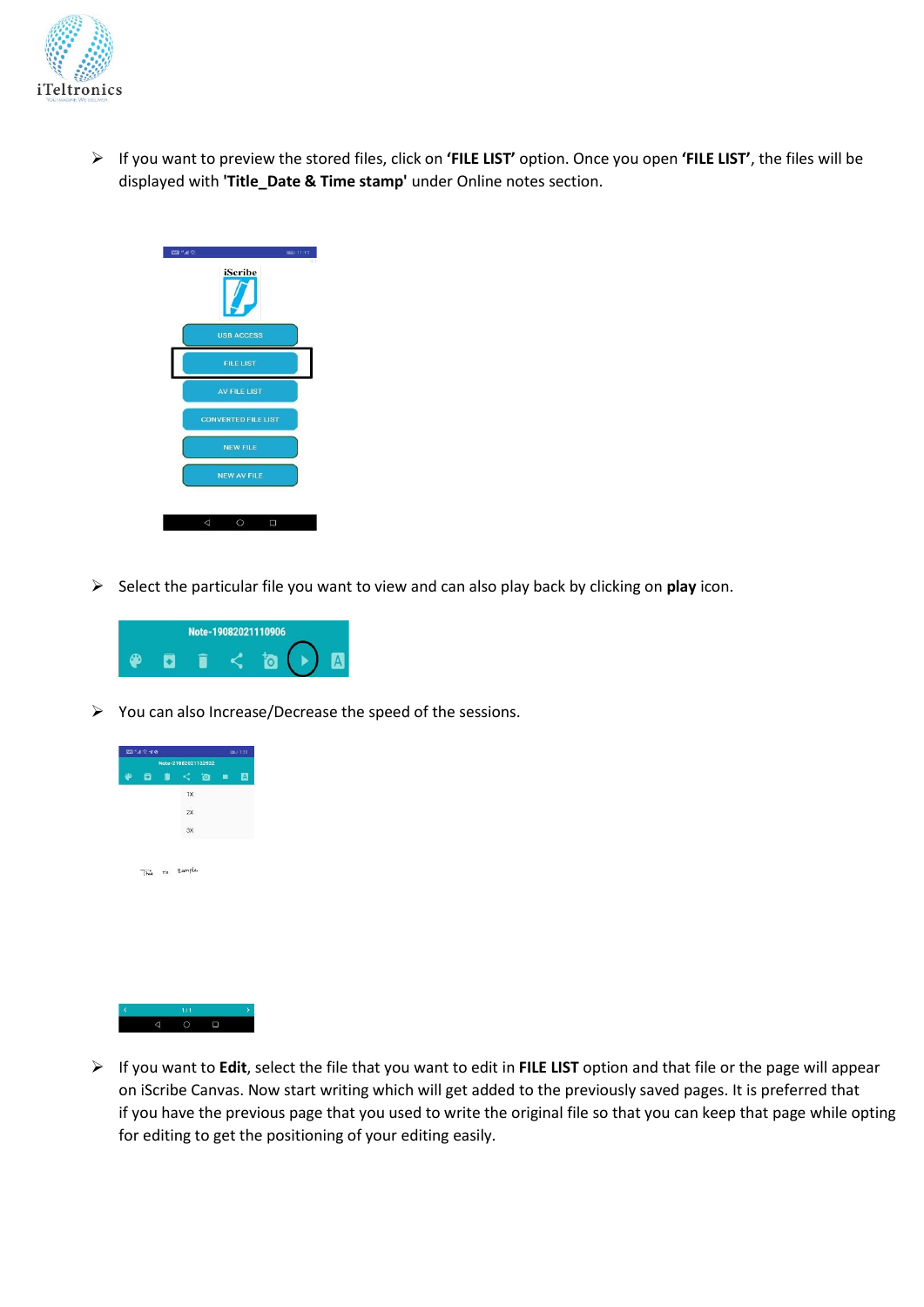

➢ Click on the **Insert** icon to import image file and you can Annotate on it.



Note: you can only insert image file.

➢ To **Share** the file, select the particular page and click on share icon. Note: In Mobile it is shared only in JPG format.



➢ To **Convert** the text, open the **NEW FILE** and start writing, after completion click on the conversion icon.



Select the text option and language, click on convert button and select text format. Saved file will be stored in **CONVERTED FILE LIST.**